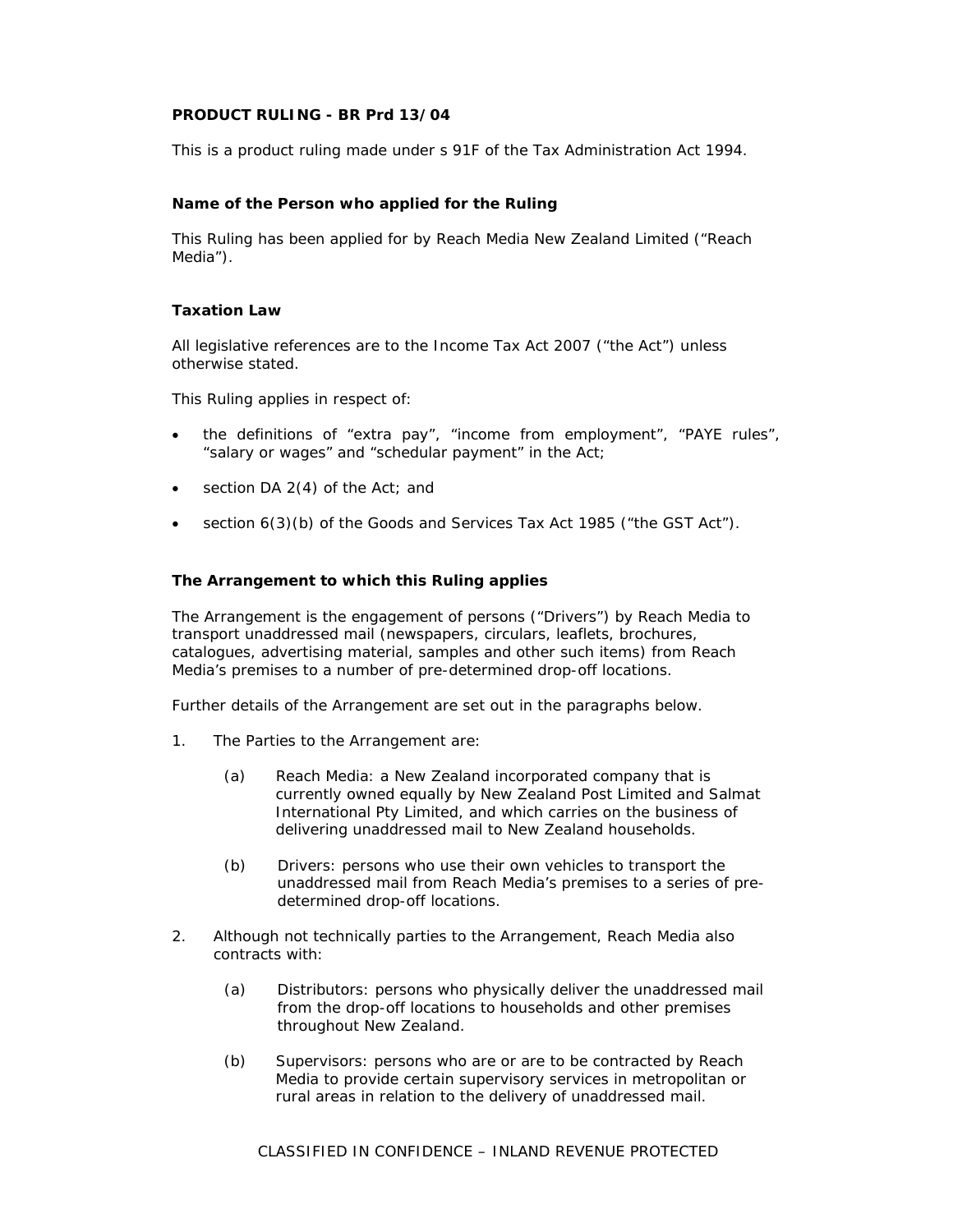- 3. The Drivers will not be carrying any item which requires Reach Media to be registered as a postal operator under the Postal Services Act 1998, and Reach Media will not register as such.
- 4. Reach Media is currently run by a management team based in Auckland with processing branches throughout the country. Unaddressed mail is delivered by a network of Distributors, Drivers and Supervisors.
- 5. Reach Media's processes and systems are aligned with industry practice. The industry uses a delivery model of supervisors who co-ordinate the activities of a team of distributors. The Drivers, Distributors and Supervisors are paid on a "piece rate" basis under contracts for services (i.e. as independent contractors).
- 6. The Drivers are engaged under a standard form contract Contract for Services to Perform Driver Delivery Services of Papers and Circulars or Contract for Services to Perform Driver Delivery Services of Unaddressed Mail ("the Contract").
- 7. There are two versions of the Contract. Most of the Drivers are currently engaged under the earlier version – Contract for Services to Perform Driver Delivery Services of Papers and Circulars ("Version 1 Contract"). Reach Media is in the process of introducing the later version – Contract for Services to Perform Driver Delivery Services of Unaddressed Mail ("Version 2 Contract") for newly-engaged Drivers.
- 8. There is no material difference between the two versions of the Contract. The changes reflected in the Version 2 Contract were made to improve the simplicity and readability of the Contract, and to shift non-material content to an online Operational Manual which the Drivers are instructed to also consult. There is therefore no material difference between the Version 2 Contract and the Version 1 Contract on which the previous Product ruling – BR Prd 09/03 is based.
- 9. Specific procedural details referred to in both versions of the Contract are also provided in specific Delivery Instructions given to the Drivers before each Job ("the Delivery Instructions").
- 10. The key changes reflected in the Version 2 Contract are:
	- the inclusion of reference to the Operational Manual;
	- the inclusion of the Vehicle section, defining more clearly Driver's obligations for vehicle safety and obtaining insurance;
	- the removal of the competition section from the body of the Contract and transferring it to section 2 of the Operational Manual;
	- some alteration to the way piece rates are calculated in schedule 2 of the Version 2 Contract;
	- the removal of Schedule 3 (the geographic map), Schedule 4 (the template tax invoice) and schedule 5 (the dispute resolution flowchart) as included in the Version 1 Contract; and
	- the renumbering of the Driver details form as schedule 3 of the version 2 Contract (previously this was Schedule 6 of the Version 1 Contract.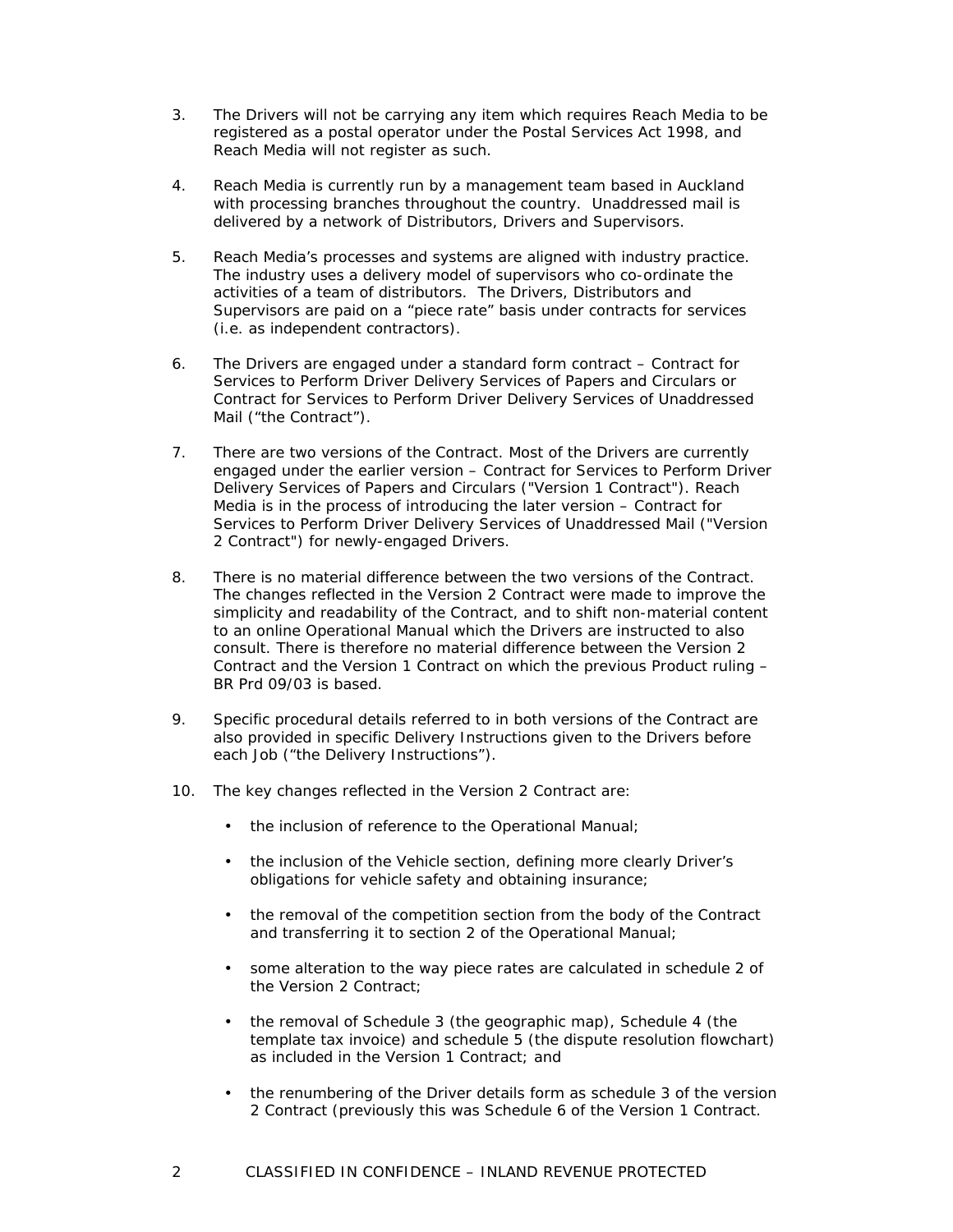- 11. The Operational Manual does not replace or override any of the material terms of the Contract, and it does not affect the nature of the contractual relationship between Reach Media and the Drivers.
- 12. The terms of the Contract under various headings are as follows.
- 13. Under the heading "Services", the Contract requires the Drivers to:
	- complete the services set out in Schedule 1 of the Contract;
	- ensure other business commitments do not affect their obligations to Reach Media; and
	- comply with tax and health and safety legislation (Version 1 Contract)
	- familiarise themselves with, and fully comply with, the Operational Manual (and any amendments) and any applicable legislation including that related to Tax and Health and Safety (Version 2 Contract).
- 14. Schedule 1 of the Contract requires Drivers to collect particular items within a specified period from Reach Media's premises and transport those items to pre-determined drop-off locations.
- 15. Schedule 1 specifies the services for which the Drivers are contracted:
	- The Driver is engaged to deliver the delivery material to the contracted distributors in a defined area and complete related tasks.
	- The services Drivers are to perform are the collection of stock, physical delivery of individual items, and physical return of surplus stock.
- 16. Under the heading "Equipment", the Contract states that the Drivers are responsible for providing their own equipment (such as personal office supplies, a telephone, a vehicle and wet weather gear) at their own expense. The Drivers are also responsible for ensuring that such equipment is well maintained, safe and fit for its purpose.
- 17. Under the heading "Vehicle" (Version 2 Contract), each Driver's obligations for vehicle safety and obtaining insurance are defined more clearly.
- 18. Under the heading "Payment", the fees are the only amounts payable in respect of the services and are inclusive of all taxes (except GST) and other duties and levies. Each Driver's fee for undertaking the services for Reach Media is calculated under Schedule 2 at a rate determined by the volume of deliveries. The Version 1 Contract specifies that Reach Media will provide a draft invoice to Drivers twice a month, and that an example of the invoice is at schedule 4. The Version 2 Contract specifies that Reach Media will provide a "buyer created tax invoice" to the Drivers. The Drivers must check the invoice and advise Reach Media of any errors. Payment is made by direct credit within seven days. The implication of these provisions is that Reachmedia will provide an invoice to Drivers (which takes the form of a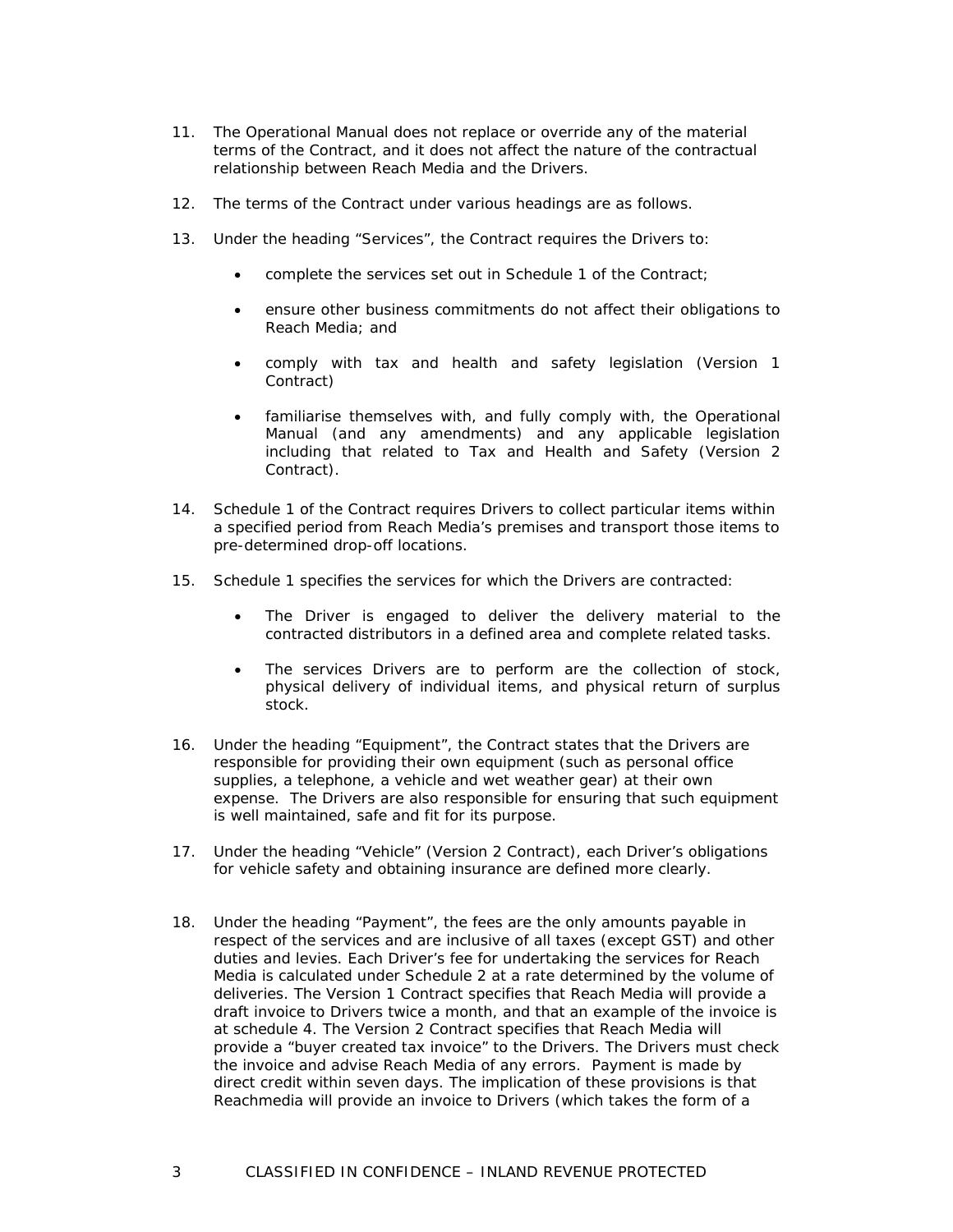buyer created tax invoice for GST-registered Drivers or a similar invoice for Drivers who are not GST-registered) prior to payment, with payment made on a fortnightly basis.

- 19. Under the heading "Taxation", the Contract states that the Drivers will register for GST with Inland Revenue if required to do so. It provides the current registration threshold. The Version 2 Contract specifies that the Drivers are responsible for the payment of their own taxes on payments made to them by Reach Media under the Contract; that Reach Media may be required to withhold taxes from its payments; and if so, the payment made will be reduced to the extent that tax is withheld.
- 20. Under the heading "Termination of Contract", the Contract states that Reach Media or the Drivers may terminate the contract for any reasons whatsoever by giving four weeks' notice in writing. However, if Reach Media believes there has been a serious breach of the Contract, then Reach Media may terminate the Contract immediately without notice. Under the Version 2 Contract Reach Media may also terminate the Contract for serious breach of the Operational Manual (and any amendments).
- 21. Under the heading "Status of Contractor", the Contract defines the contractor's status as follows:
	- Reach Media engages each Driver under a contract for services, so the Driver is an independent contractor; the terms of the Contract or its operation do not create an employment relationship between the Driver and Reach Media. (These statements in the Contract are referred to in this Ruling as the "Clarification Statements". They are not considered to be material for the purposes of the conditions that the Ruling is subject to).
	- The Driver may accept other engagements or work while engaged by Reach Media unless there is a conflict of interest.
- 22. Under the heading "No Liability",
	- The Version 1 Contract states that the Driver is to undertake the services at their own risk. This means Reach Media will not be liable to the Driver (or any other person) for any loss resulting from the Driver's deliberate actions or negligence or where there is a breach of any term of this contract.
	- The Version 2 Contract states that the Driver is to undertake the services at their own risk. This means Reach Media will not be liable to the Driver (or any other person) for any loss resulting from the Driver's deliberate actions or negligence or where there is a breach of any term of this contract or the Operational Manual (and any amendments). The Driver agree to indemnify Reach Media against any direct, indirect or consequential injury, loss or damage that Reach Media may suffer as a result of any breach by the Driver, of the Contract or arising out of an act, default or omission, or any representation made by you. This indemnity will continue to apply after termination of the Contract.
- 23. Under the heading "Delivery Options", the Contract states that the Driver is responsible for arranging for someone else to carry out the services if the